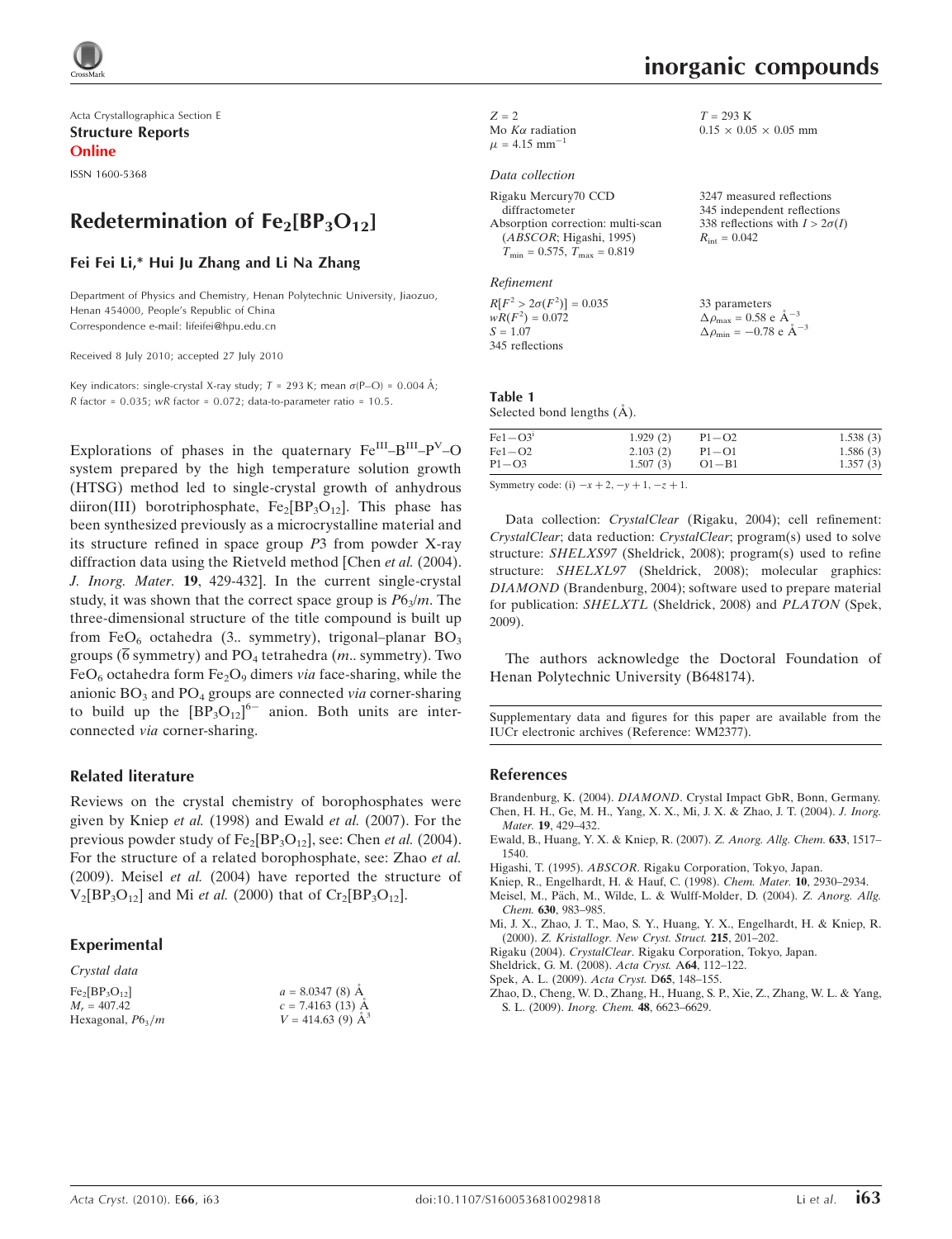# **supporting information**

*Acta Cryst.* (2010). E**66**, i63 [https://doi.org/10.1107/S1600536810029818]

## **Redetermination of Fe<sub>2</sub>[BP<sub>3</sub>O<sub>12</sub>]**

## **Fei Fei Li, Hui Ju Zhang and Li Na Zhang**

## **S1. Comment**

The systematic development of borophosphates has led to a broad spectrum of new borophosphate compounds with quite different anionic partial structures, such as oligomeric units, chains, ribbons, layers, and three-dimensional frameworks. (Kniep *et al.*, 1998; Ewald *et al.*, 2007; Zhao *et al.*, 2009).

Most of the borophosphate compounds were synthesized under hydrothermal conditions; hence, their structures usually incorporate water molecules, hydroxy groups or organic templates. There are considerably less anhydrous borophosphate compounds known, which might have better chemical and thermal stability than the hydrous or templated phases to ensure the feasibility of industrial applications. Herein, we report the redetermined structure of the anhydrous diiron(III) borotriphosphate,  $Fe<sub>2</sub>[BP<sub>3</sub>O<sub>12</sub>]$ .

The basic building units of the three-dimensional structure of the title compound are  $FeO<sub>6</sub>$  octahedra (3.. symmetry), trigonal-planar BO<sub>3</sub> groups ( $\overline{6}$  symmetry) and PO<sub>4</sub> tetrahedra (*m*.. symmetry) (Fig. 1). Two neighboring FeO<sub>6</sub> octahedra are connected *via* their faces to form Fe<sub>2</sub>O<sub>9</sub> dimers. Trigonal-planar BO<sub>3</sub> units and PO<sub>4</sub> tetrahedra are isolated. Each BO<sub>3</sub> triangle connects three PO<sub>4</sub> tetrahedra *via* corner-sharing O atoms and each PO<sub>4</sub> connects three Fe<sub>2</sub>O<sub>9</sub> groups and one BO<sub>3</sub> group also *via* corner sharing. As shown in Fig. 2, the aforementioned groups are interconnected to form the threedimensional framework of the title compound. Chen *et al.* (2004) have previously refined the structure of  $Fe<sub>2</sub>[BP<sub>3</sub>O<sub>12</sub>]$  in space group *P*3 using the Rietveld method. The analogous chromium compound  $Cr_2[BP_3O_{12}]$  (Mi *et al.*, 2000) is isotypic to this structure model. The differences between the previous and the current model are discussed in the *Refinement Section*. The three-dimensional frameworks of  $Cr_2[BP_3O_{12}]$  (space group *P*3) and our model of  $Fe_2[BP_3O_{12}]$  (space group  $P6_3/m$ ) are very similar, and the differences mainly lie in the distortion of the  $M$ O<sub>6</sub> octahedra ( $M$  = Cr, Fe). The asymmetric unit of  $Cr_2[BP_3O_{12}]$  consists of four Cr atoms, and the Cr–O bond distances range from 1.88 (2) to 2.07 (2) Å, while there is only one Fe site in the asymmetric unit of  $Fe_2[BP_3O_{12}]$  with Fe–O bond distances ranging from 1.929 (2) to 2.103 (2) Å. Based on the current findings, a space group change from *P*3 to *P*6<sub>3</sub>/*m* seems to be most likely for the Cr compound but has to be evidenced experimentally. Meisel *et al.* (2004) have reported the analogous vanadium(III) compound  $V_2[BP_3O_{12}]$  in space group  $P6\sqrt{n}$ , but with a tripled unit cell (*a* of the V compound  $\approx 3^{1/2} \times a$  of the Fe and Cr compounds). However, a comparison of the three structures shows very similar frameworks.

## **S2. Experimental**

Single crystals of  $Fe_2[BP_3O_{12}]$  have been prepared by the high temperature solution growth (HTSG) method in air. A powder mixture of Fe<sub>2</sub>O<sub>3</sub>, B<sub>2</sub>O<sub>3</sub> and NaPO<sub>3</sub> at the molar ratio of Fe: B: Na: P = 1:5:10:10 was first ground in an agate mortar and then transferred to a platinum crucible. The sample was gradually heated in air at 1173 K for 24 h. In this stage, the reagents were completely melted. After that, the intermediate product was slowly cooled to 673 K at the rate of 2 K h<sup>-1</sup> and then quenched to room temperature. The obtained crystals were light-red and of prismatic shape. The dimensions of the used sample were typical for the grown crystals in this batch.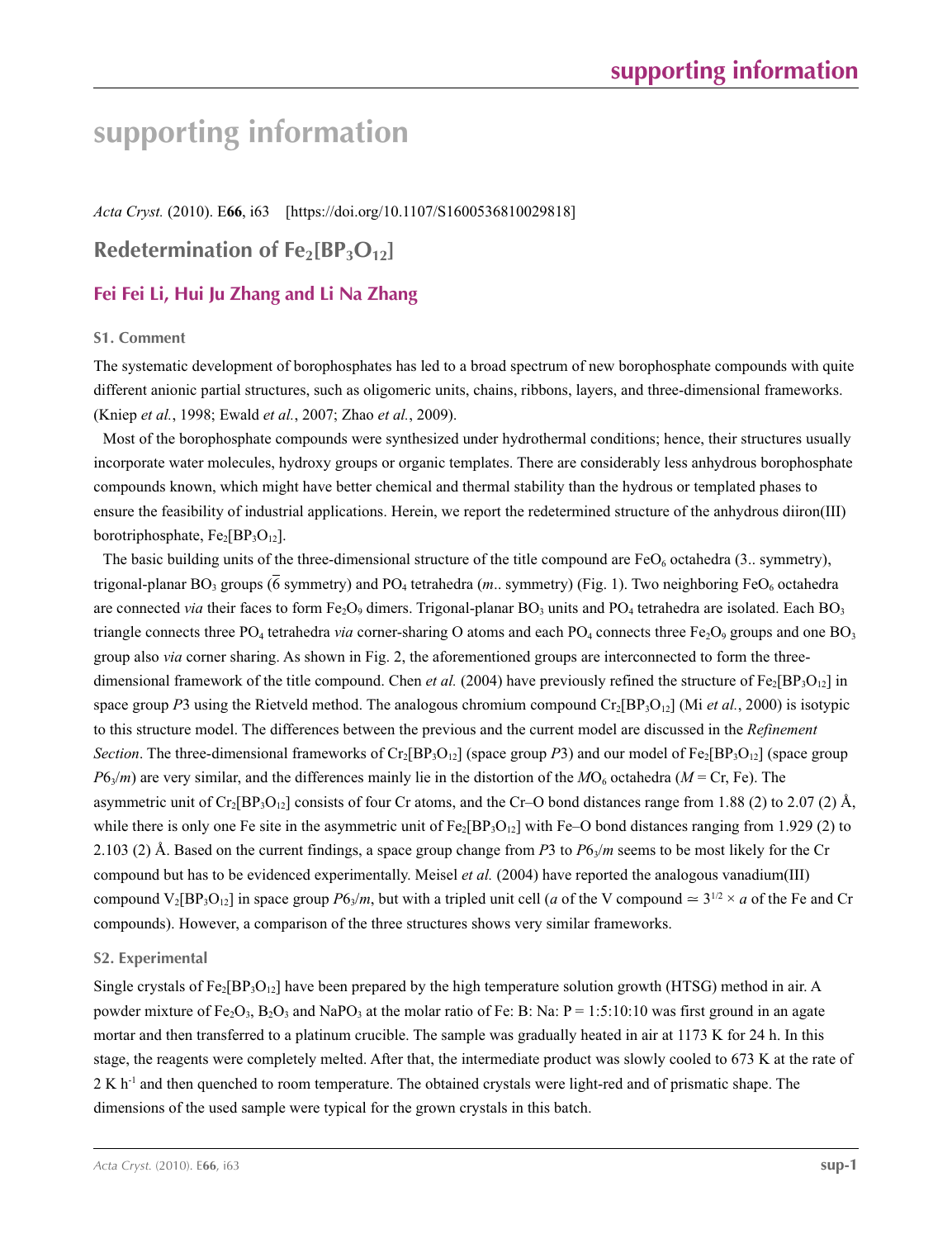## **S3. Refinement**

Chen *et al.* (2004) have refined the structure of  $Fe_2[BP_3O_{12}]$  using the Rietved method from powder X-ray data and determined the space group to be *P*3, in analogy with the chromium compound  $Cr_2[BP_30_{12}]$  (Mi *et al.*, 2000). However, in our study we determined the structure from single-crystal X-ray diffraction data in the centrosymmetric space group *P*63/*m*. In the progress of the space group determination using *XPREP* (Sheldrick, 2008), the mean |*E\*E*-1| statistics gave a value of 0.948 revealing that the structure is centrosymmetric; the CFOM (combined figure-of-merit) value for each space group determination were *P*3 (16.06),  $\overline{P_3}$  (7.16),  $P_6$ <sub>3</sub> (7.56),  $P_6\sqrt{m}$  (1.75). So we selected the latter space group to solve the structure. The final refinement converged with satisfactory results  $(R_1(gt) = 0.0348)$ . Furthermore, the final refined model was checked with the ADDSYM algorithm using the program *PLATON* (Spek, 2009), and no higher symmetry was found. Hence, our final structure model is considered to be reasonable and corrects the previous model by Chen *et al.* (2004).

The highest peak in the difference electron density map is located at a distance of 1.41 Å from the Fe1 site while the deepest hole is at a distance of 0.83 Å from the same site.



**Figure 1**

Section of the structure of  $Fe<sub>2</sub>[BP<sub>3</sub>0<sub>12</sub>]$  with the atom labelling scheme. The displacement ellipsoids are drawn at the 50% probability level. [Symmetry codes: (i)  $2 - x$ ,  $1 - y$ ,  $1 - z$ ; (ii)  $x-y$ ,  $-1 + x$ ,  $1 - z$ ; (iii)  $y$ ,  $1 - x + y$ ,  $1 - z$ ; (iv)  $1 - x + y$ ,  $1 - x$ , 0.5 - *z*; (v) 1 - *y*, *x*-*y*, *z*; (vi) *x*, *y*, 0.5 - *z*; (vii) 2 - *y*, 1 + *x*-*y*, *z*; (viii) 1 - *x* + *y*, 2 - *x*, 0.5 - *z*.]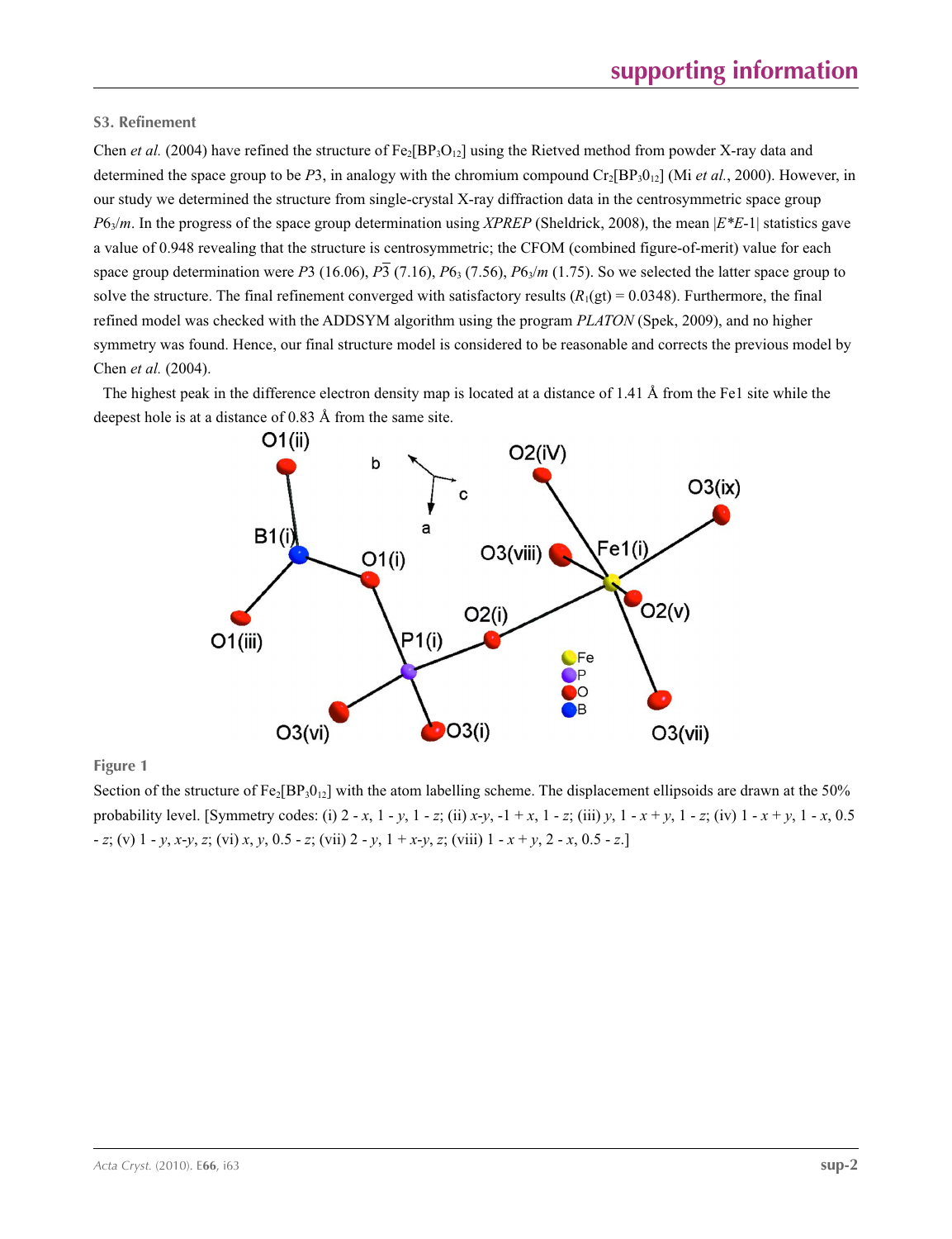



View of the crystal structure of  $Fe_2[BP_3O_{12}]$  in a projection along [001].

**diiron(III) borotriphosphate** 

*Crystal data*

 $Fe<sub>2</sub>[BP<sub>3</sub>O<sub>12</sub>]$  $M_r = 407.42$ Hexagonal, *P*63/*m* Hall symbol: -P 6c  $a = 8.0347(8)$  Å  $c = 7.4163(13)$  Å  $V = 414.63$  (9) Å<sup>3</sup>  $Z = 2$  $F(000) = 396$ 

*Data collection*

Rigaku Mercury70 CCD diffractometer Radiation source: fine-focus sealed tube Graphite Monochromator monochromator Detector resolution: 14.6306 pixels mm-1 *ω* scans Absorption correction: multi-scan (*ABSCOR*; Higashi, 1995)  $T_{\text{min}} = 0.575$ ,  $T_{\text{max}} = 0.819$ 

## *Refinement*

Refinement on *F*<sup>2</sup> Least-squares matrix: full  $R[F^2 > 2\sigma(F^2)] = 0.035$  $wR(F^2) = 0.072$ *S* = 1.07 345 reflections

 $D_x$  = 3.263 Mg m<sup>-3</sup> Mo *Kα* radiation,  $\lambda = 0.71073$  Å Cell parameters from 1049 reflections  $\theta$  = 4.0–27.4°  $\mu$  = 4.15 mm<sup>-1</sup> *T* = 293 K Prism, light-red  $0.15 \times 0.05 \times 0.05$  mm

3247 measured reflections 345 independent reflections 338 reflections with  $I > 2\sigma(I)$  $R_{\text{int}} = 0.042$  $\theta_{\text{max}} = 27.4^{\circ}, \theta_{\text{min}} = 2.9^{\circ}$  $h = -10 \rightarrow 10$  $k = -10 \rightarrow 10$ *l* = −9→6

33 parameters 0 restraints Primary atom site location: structure-invariant direct methods Secondary atom site location: difference Fourier map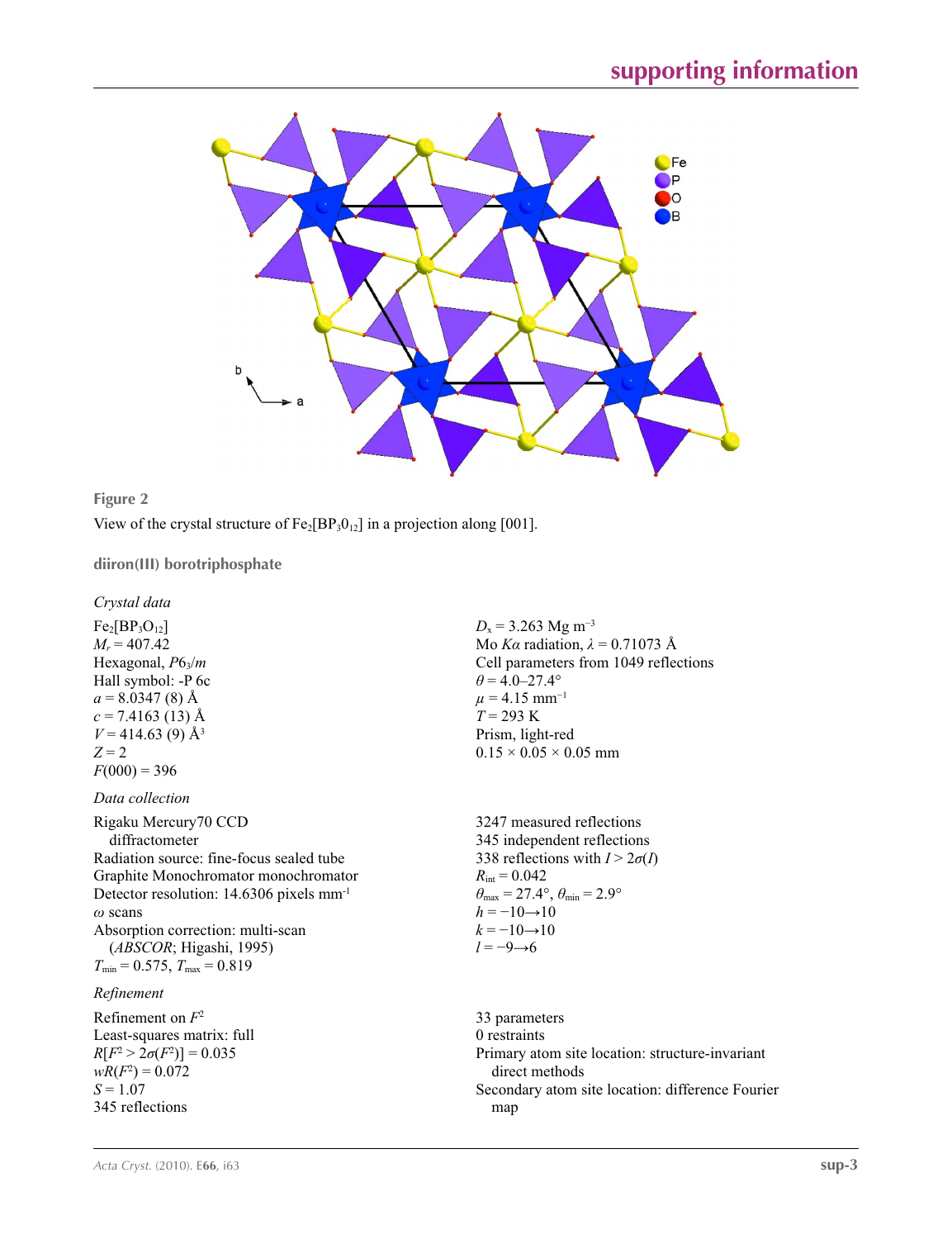| $w = 1/[\sigma^2(F_0^2) + (0.0168P)^2 + 3.P]$ | $\Delta\rho_{\rm max}$ = 0.58 e Å <sup>-3</sup>  |
|-----------------------------------------------|--------------------------------------------------|
| where $P = (F_o^2 + 2F_c^2)/3$                | $\Delta\rho_{\rm min}$ = -0.78 e Å <sup>-3</sup> |
| $(\Delta/\sigma)_{\text{max}}$ < 0.001        |                                                  |

## *Special details*

**Geometry**. All e.s.d.'s (except the e.s.d. in the dihedral angle between two l.s. planes) are estimated using the full covariance matrix. The cell e.s.d.'s are taken into account individually in the estimation of e.s.d.'s in distances, angles and torsion angles; correlations between e.s.d.'s in cell parameters are only used when they are defined by crystal symmetry. An approximate (isotropic) treatment of cell e.s.d.'s is used for estimating e.s.d.'s involving l.s. planes.

**Refinement**. Refinement of  $F^2$  against ALL reflections. The weighted *R*-factor  $wR$  and goodness of fit *S* are based on  $F^2$ , conventional *R*-factors *R* are based on *F*, with *F* set to zero for negative  $F^2$ . The threshold expression of  $F^2 > \sigma(F^2)$  is used only for calculating *R*-factors(gt) *etc*. and is not relevant to the choice of reflections for refinement. *R*-factors based on *F*<sup>2</sup> are statistically about twice as large as those based on *F*, and *R*- factors based on ALL data will be even larger.

*Fractional atomic coordinates and isotropic or equivalent isotropic displacement parameters (Å2 )*

|                | $\mathcal{X}$ |             | z           | $U_{\rm iso} * / U_{\rm eq}$ |  |
|----------------|---------------|-------------|-------------|------------------------------|--|
| Fe1            | 0.6667        | 0.3333      | 0.45190(12) | 0.0072(3)                    |  |
| P <sub>1</sub> | 1.04513(17)   | 0.68473(17) | 0.2500      | 0.0064(3)                    |  |
| O <sub>2</sub> | 0.8735(5)     | 0.4782(5)   | 0.2500      | 0.0080(7)                    |  |
| O <sub>1</sub> | 0.9428(5)     | 0.8099(5)   | 0.2500      | 0.0097(8)                    |  |
| B <sub>1</sub> | 1.0000        | 1.0000      | 0.2500      | 0.0101(19)                   |  |
| O <sub>3</sub> | 1.1626(3)     | 0.7289(3)   | 0.4200(4)   | 0.0115(6)                    |  |

*Atomic displacement parameters (Å2 )*

|                | $U^{11}$   | $I^{22}$   | $I^{\beta 3}$ | I/I <sup>2</sup> | $I/I^3$       | $L^{23}$      |
|----------------|------------|------------|---------------|------------------|---------------|---------------|
| Fe1            | 0.0076(3)  | 0.0076(3)  | 0.0063(5)     | 0.00381(15)      | 0.000         | 0.000         |
| P <sub>1</sub> | 0.0055(6)  | 0.0057(6)  | 0.0077(7)     | 0.0025(5)        | 0.000         | 0.000         |
| O <sub>2</sub> | 0.0067(15) | 0.0059(16) | 0.0099(19)    | 0.0021(13)       | 0.000         | 0.000         |
| O <sub>1</sub> | 0.0060(16) | 0.0056(16) | 0.017(2)      | 0.0022(13)       | 0.000         | 0.000         |
| B <sub>1</sub> | 0.008(2)   | 0.008(2)   | 0.014(5)      | 0.0040(12)       | 0.000         | 0.000         |
| O <sub>3</sub> | 0.0116(12) | 0.0115(12) | 0.0127(15)    | 0.0066(10)       | $-0.0045(11)$ | $-0.0019(10)$ |
|                |            |            |               |                  |               |               |

*Geometric parameters (Å, º)*

| $Fe1 - O3$ <sup>i</sup>          | 1.929(2)  | $P1 - O2$                    | 1.538(3)   |
|----------------------------------|-----------|------------------------------|------------|
| $Fe1 - O3ii$                     | 1.929(2)  | $P1 - O1$                    | 1.586(3)   |
| $Fe1 - O3$ <sup>iii</sup>        | 1.929(2)  | $O2$ —Fe $1iv$               | 2.103(2)   |
| $Fe1 - O2$ <sup>iv</sup>         | 2.103(2)  | $O1 - B1$                    | 1.357(3)   |
| $Fe1 - O2$                       | 2.103(2)  | $B1 - O1$ <sup>vii</sup>     | 1.357(3)   |
| $Fe1 - O2v$                      | 2.103(2)  | $B1 - O1$ <sup>viii</sup>    | 1.357(3)   |
| $P1 - O3$                        | 1.507(3)  | $O3$ —Fe $1^i$               | 1.929(2)   |
| $P1 - Q3$ <sup>vi</sup>          | 1.507(3)  |                              |            |
| $O3^i$ -Fel- $O3^i$              | 97.83(11) | $O3 - P1 - O3$ <sup>vi</sup> | 113.6(2)   |
| $O3^i$ -Fel- $O3$ <sup>iii</sup> | 97.83(11) | $O3 - P1 - O2$               | 111.85(12) |
| $O3^{ii}$ -Fel- $O3^{iii}$       | 97.83(11) | $O3^{vi} - P1 - O2$          | 111.85(12) |
| $O3^i$ -Fel- $O2^{iv}$           | 93.65(11) | $O3 - P1 - O1$               | 108.24(12) |
|                                  |           |                              |            |